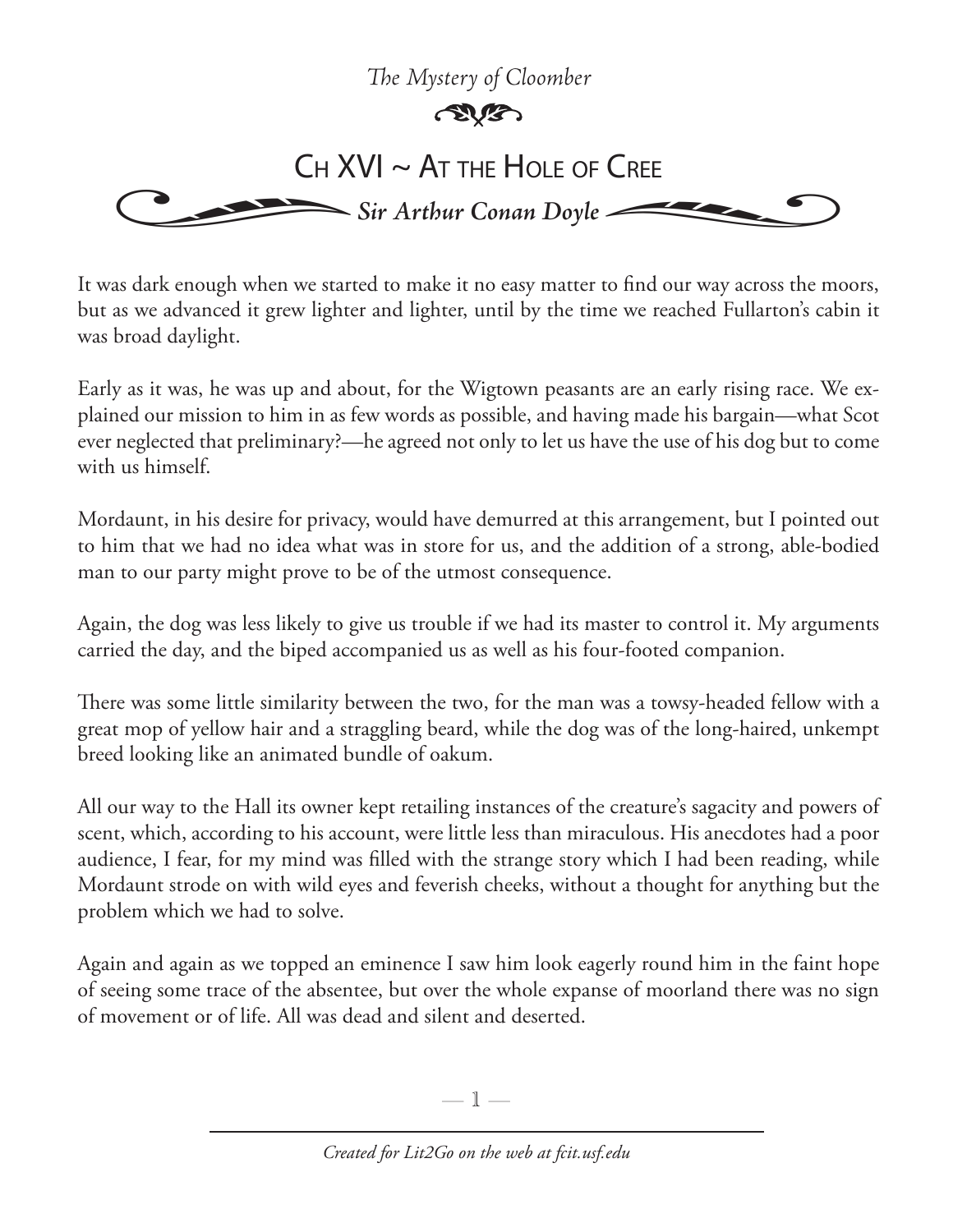Our visit to the Hall was a very brief one, for every minute now was of importance. Mordaunt rushed in and emerged with an old coat of his father's, which he handed to Fullarton, who held it out to the dog.

The intelligent brute sniffed at it all over, then ran whining a little way down the avenue, came back to sniff the coat again, and finally elevating its stump of a tail in triumph, uttered a succession of sharp yelps to show that it was satisfied that it had struck the trail. Its owner tied a long cord to its collar to prevent it from going too fast for us, and we all set off upon our search, the dog tugging and training at its leash in its excitement as it followed in the general's footsteps.

Our way lay for a couple of hundred yards along the high road, and then passed through a gap In the hedge and on to the moor, across which we were led in a bee-line to the northward.

The sun had by this time risen above the horizon, and the whole countryside looked so fresh and sweet, from the blue, sparkling sea to the purple mountains, that it was difficult to realize how weird and uncanny was the enterprise upon which we were engaged.

The scent must have lain strongly upon the ground, for the dog never hesitated nor stopped, dragging its master along at a pace which rendered conversation impossible.

At one place, in crossing a small stream, we seemed to get off the trail for a few minutes, but our keen-nosed ally soon picked it up on the other side and followed it over the trackless moor, whining and yelping all the time in its eagerness. Had we not all three been fleet of foot and long of wind, we could not have persisted in the continuous, rapid journey over the roughest of ground, with the heather often well-nigh up to our waists.

For my own part, I have no idea now, looking back, what goal it was which I expected to reach at the end of our pursuit. I can remember that my mind was full of the vaguest and most varying speculations.

Could it be that the three Buddhists had had a craft in readiness off the coast, and had embarked with their prisoners for the East? The direction of their track seemed at first to favour this suppo-

— 2 —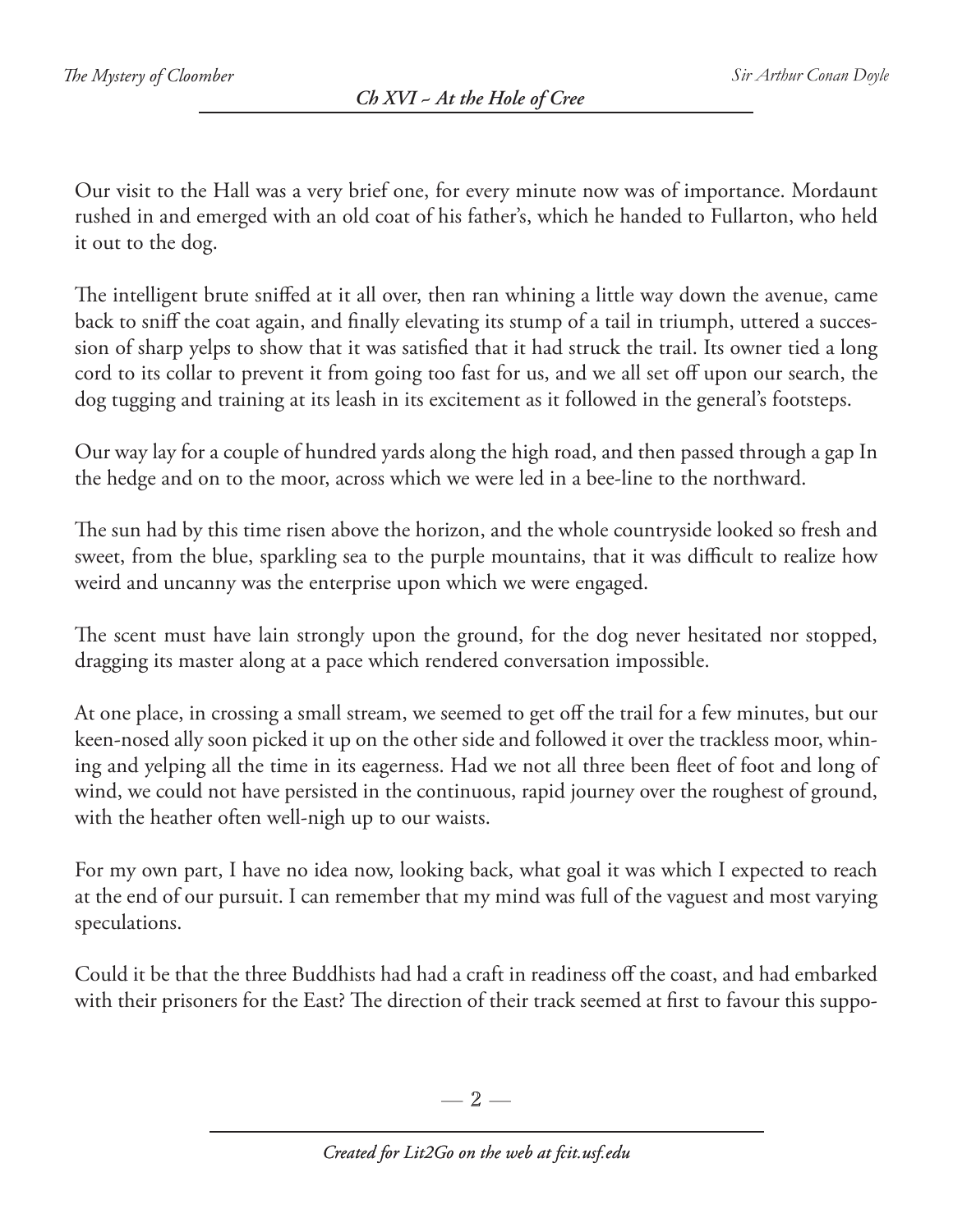sition, for it lay in the line of the upper end of the bay, but it ended by branching off and striking directly inland. Clearly the ocean was not to be our terminus.

By ten o'clock we had walked close upon twelve miles, and were compelled to call a halt for a few minutes to recover our breath, for the last mile or two we had been breasting the long, wearying slope of the Wigtown hills.

From the summit of this range, which is nowhere more than a thousand feet in height, we could see, looking northward, such a scene of bleakness and desolation as can hardly be matched in any country.

Right away to the horizon stretched the broad expanse of mud and of water, mingled and mixed together in the wildest chaos, like a portion of some world in the process of formation. Here and there on the dun-coloured surface of this great marsh there had burst out patches of sickly yellow reeds and of livid, greenish scum, which only served to heighten and intensify the gloomy effect of the dull, melancholy expanse.

On the side nearest to us some abandoned peat-cuttings showed that ubiquitous man had been at work there, but beyond these few petty scars there was no sign anywhere of human life. Not even a crow nor a seagull flapped its way over that hideous desert.

This is the great Bog of Cree. It is a salt-water marsh formed by an inroad of the sea, and so intersected is it with dangerous swamps and treacherous pitfalls of liquid mud, that no man would venture through it unless he had the guidance of one of the few peasants who retain the secret of its paths.

As we approached the fringe of rushes which marked its border, a foul, dank smell rose up from the stagnant wilderness, as from impure water and decaying vegetation—an earthy, noisome smell which poisoned the fresh upland air.

So forbidding and gloomy was the aspect of the place that our stout crofter hesitated, and it was all that we could do to persuade him to proceed. Our lurcher, however, not being subject to the delicate impressions of our higher organization, still ran yelping along with its nose on the ground and every fibre of its body quivering with excitement and eagerness.

 $-3-$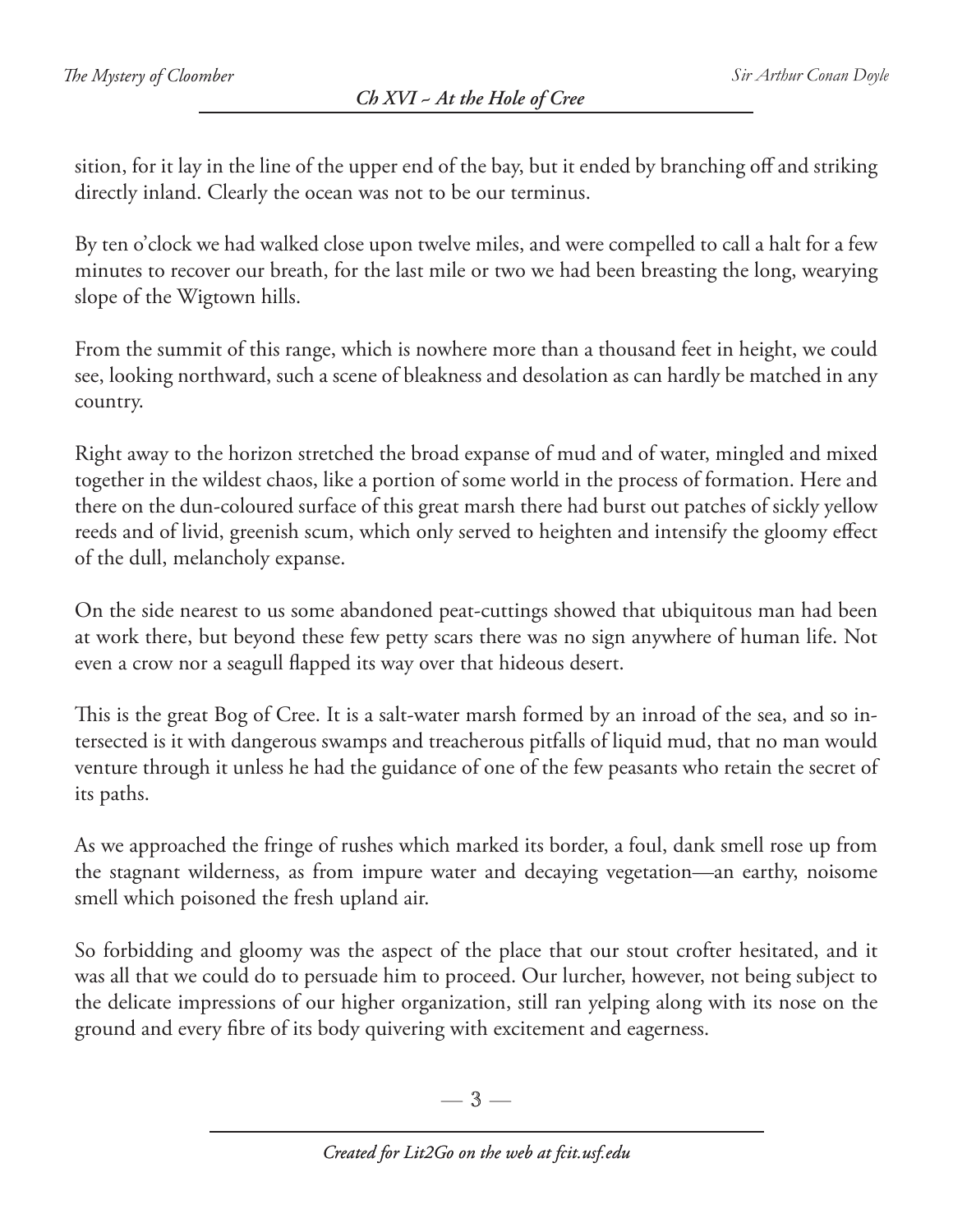There was no difficulty about picking our way through the morass, for wherever the five could go we three could follow.

If we could have had any doubts as to our dog's guidance they would all have been removed now, for in the soft, black, oozing soil we could distinctly trace the tracks of the whole party. From these we could see that they had walked abreast, and, furthermore, that each was about equidistant from the other. Clearly, then, no physical force had been used in taking the general and his companion along. The compulsion had been psychical and not material.

Once within the swamp, we had to be careful not to deviate from the narrow track, which offered a firm foothold.

On each side lay shallow sheets of stagnant water overlying a treacherous bottom of semi-fluid mud, which rose above the surface here and there in moist, sweltering banks, mottled over with occasional patches of unhealthy vegetation. Great purple and yellow fungi had broken out in a dense eruption, as though Nature were afflicted with a foul disease, which manifested itself by this crop of plague spots.

Here and there dark, crab-like creatures scuttled across our path, and hideous, flesh-coloured worms wriggled and writhed amid the sickly reeds. Swarms of buzzing, piping insects rose up at every step and formed a dense cloud around our heads, settling on our hands and faces and inoculating us with their filthy venom. Never had I ventured into so pestilent and forbidding a place.

Mordaunt Heatherstone strode on, however, with a set purpose upon his swarthy brow, and we could but follow him, determined to stand by him to the end of the adventure. As we advanced, the path grew narrower and narrower until, as we saw by the tracks, our predecessors had been compelled to walk in single file. Fullarton was leading us with the dog, Mordaunt behind him, while I brought up the rear. The peasant had been sulky and surly for a little time back, hardly answering when spoken to, but he now stopped short and positively refused to go a step farther.

"It's no' canny," he said, "besides I ken where it will lead us tae'"

 $-4-$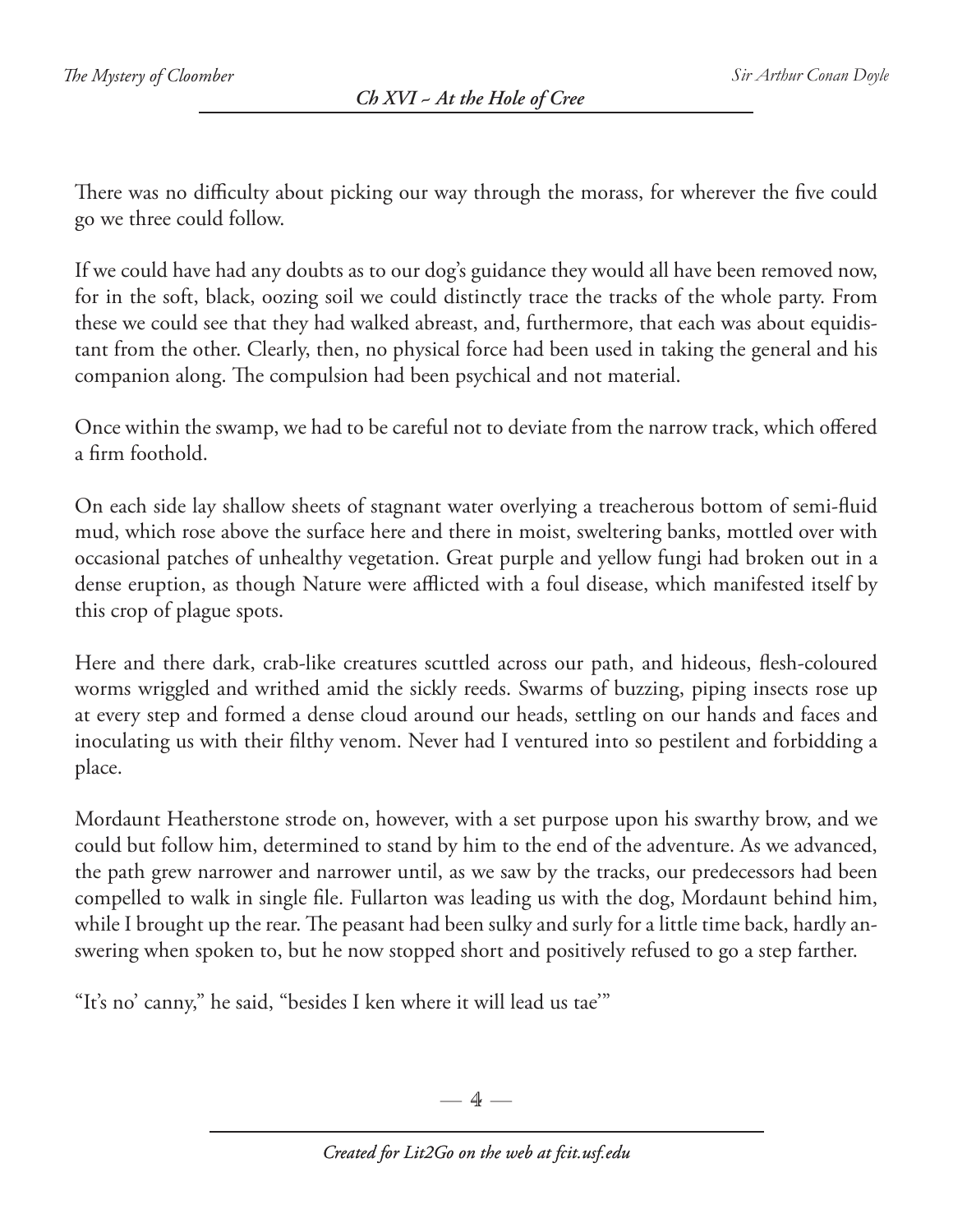"Where, then?" I asked.

"Tae the Hole o' Cree," he answered. "It's no far frae here, I'm thinking."

"The Hole of Cree! What is that, then?"

"It's a great, muckle hole in the ground that gangs awa' doon so deep that naebody could ever reach the bottom. Indeed there are folk wha says that it's just a door leadin' intae the bottomless pit itsel'"

"You have been there, then?" I asked.

"Been there!" he cried. "What would I be doin' at the Hole o' Cree? No, I've never been there, nor any other man in his senses."

"How do you know about it, then?"

"My great-grandfeyther had been there, and that's how I ken," Fullarton answered. "He was fou' one Saturday nicht and he went for a bet. He didna like tae talk aboot it afterwards, and he wouldna tell a' what befell him, but he was aye feared o' the very name. He's the first Fullarton that's been at the Hole o' Cree, and he'll be the last for me. If ye'll tak' my advice ye'll just gie the matter up and gang name again, for there's na guid tae be got oot o' this place."

"We shall go on with you or without you," Mordaunt answered. "Let us have your dog and we can pick you up on our way back."

"Na, na," he cried, "I'll no' hae my dog scaret wi' bogles, and running down Auld Nick as if he were a hare. The dog shall bide wi' me."

"The dog shall go with us," said my companion, with his eyes blazing. "We have no time to argue with you. Here's a five-pound note. Let us have the dog, or, by Heaven, I shall take it by force and throw you in the bog if you hinder us."

 $-5-$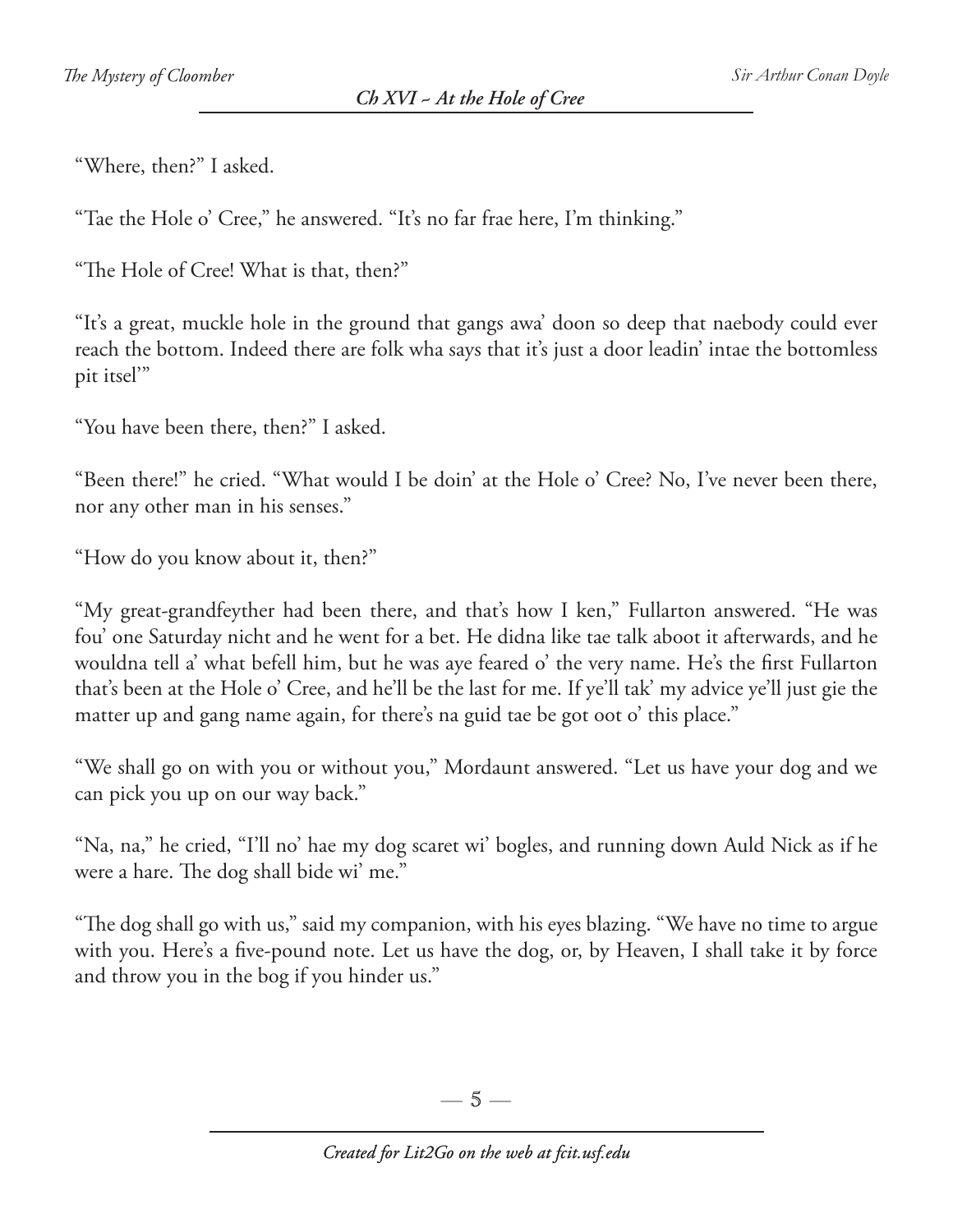I could realize the Heatherstone of forty years ago when I saw the fierce and sudden wrath which lit up the features of his son.

Either the bribe or the threat had the desired effect, for the fellow grabbed at the money with one hand while with the other he surrendered the leash which held the lurcher. Leaving him to retrace his steps, we continued to make our way into the utmost recesses of the great swamp.

The tortuous path grew less and less defined as we proceeded, and was even covered in places with water, but the increasing excitement of the hound and the sight of the deep footmarks in the mud stimulated us to push on. At last, after struggling through a grove of high bulrushes, we came on a spot the gloomy horror of which might have furnished Dante with a fresh terror for his "Inferno."

The whole bog in this part appeared to have sunk in, forming a great, funnel-shaped depression, which terminated in the centre in a circular rift or opening about forty feet in diameter. It was a whirlpool—a perfect maelstrom of mud, sloping down on every side to this silent and awful chasm.

Clearly this was the spot which, under the name of the Hole of Cree, bore such a sinister reputation among the rustics. I could not wonder at its impressing their imagination, for a more weird or gloomy scene, or one more worthy of the avenue which led to it, could not be conceived.

The steps passed down the declivity which surrounded the abyss, and we followed them with a sinking feeling in our hearts, as we realized that this was the end of our search.

A little way from the downward path was the return trail made by the feet of those who had come back from the chasm's edge. Our eyes fell upon these tracks at the same moment, and we each gave a cry of horror, and stood gazing speechlessly at them. For there, in those blurred footmarks, the whole drama was revealed.

Five had gone down, but only three had returned.

None shall ever know the details of that strange tragedy. There was no mark of struggle nor sign of attempt at escape. We knelt at the edge of the Hole and endeavoured to pierce the unfathom-

 $-6-$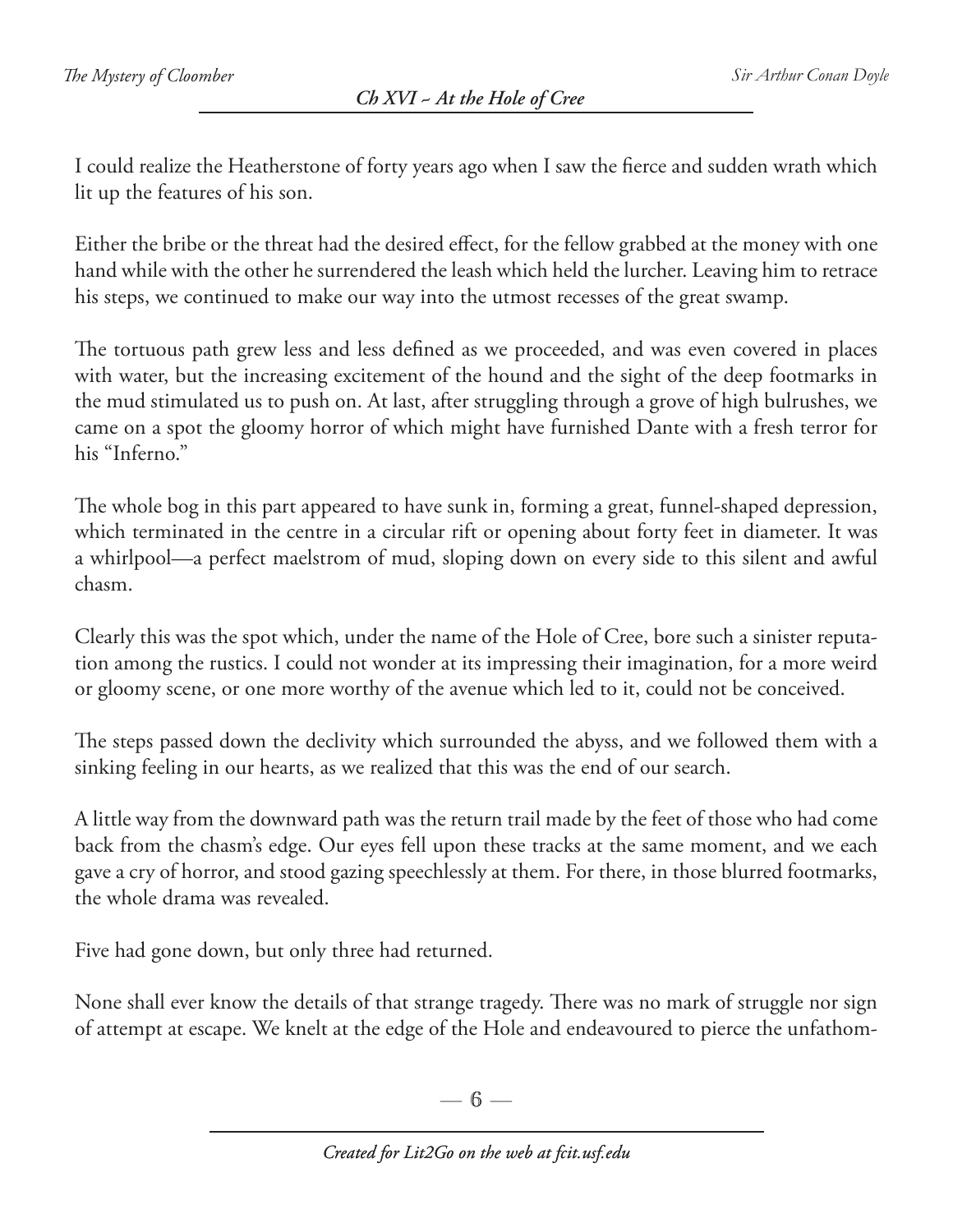able gloom which shrouded it. A faint, sickly exhalation seemed to rise from its depths, and there was a distant hurrying, clattering sound as of waters in the bowels of the earth.

A great stone lay embedded in the mud, and this I hurled over, but we never heard thud or splash to show that it had reached the bottom.

As we hung over the noisome chasm a sound did at last rise to our ears out of its murky depths. High, clear, and throbbing, it tinkled for an instant out of the abyss, to be succeeded by the same deadly stillness which had preceded it.

I did not wish to appear superstitious, or to put down to extraordinary causes that which may have a natural explanation. That one keen note may have been some strange water sound produced far down in the bowels of the earth. It may have been that or it may have been that sinister bell of which I had heard so much. Be this as it may, it was the only sign that rose to us from the last terrible resting-place of the two who had paid the debt which had so long been owing.

We joined our voices in a call with the unreasoning obstinacy with which men will cling to hope, but no answer came back to us save a hollow moaning from the depths beneath. Footsore and heart-sick, we retraced our steps and climbed the slimy slope once more.

"What shall we do, Mordaunt?" I asked, in a subdued voice. "We can but pray that their souls may rest in peace."

Young Heatherstone looked at me with flashing eyes.

"This may be all according to occult laws," he cried, "but we shall see what the laws of England have to say upon it. I suppose a chela may be hanged as well as any other man. It may not be too late yet to run them down. Here, good dog, good dog-here!"

He pulled the hound over and set it on the track of the three men. The creature sniffed at it once or twice, and then, falling upon its stomach, with bristling hair and protruding tongue, it lay shivering and trembling, a very embodiment of canine terror.

 $-7-$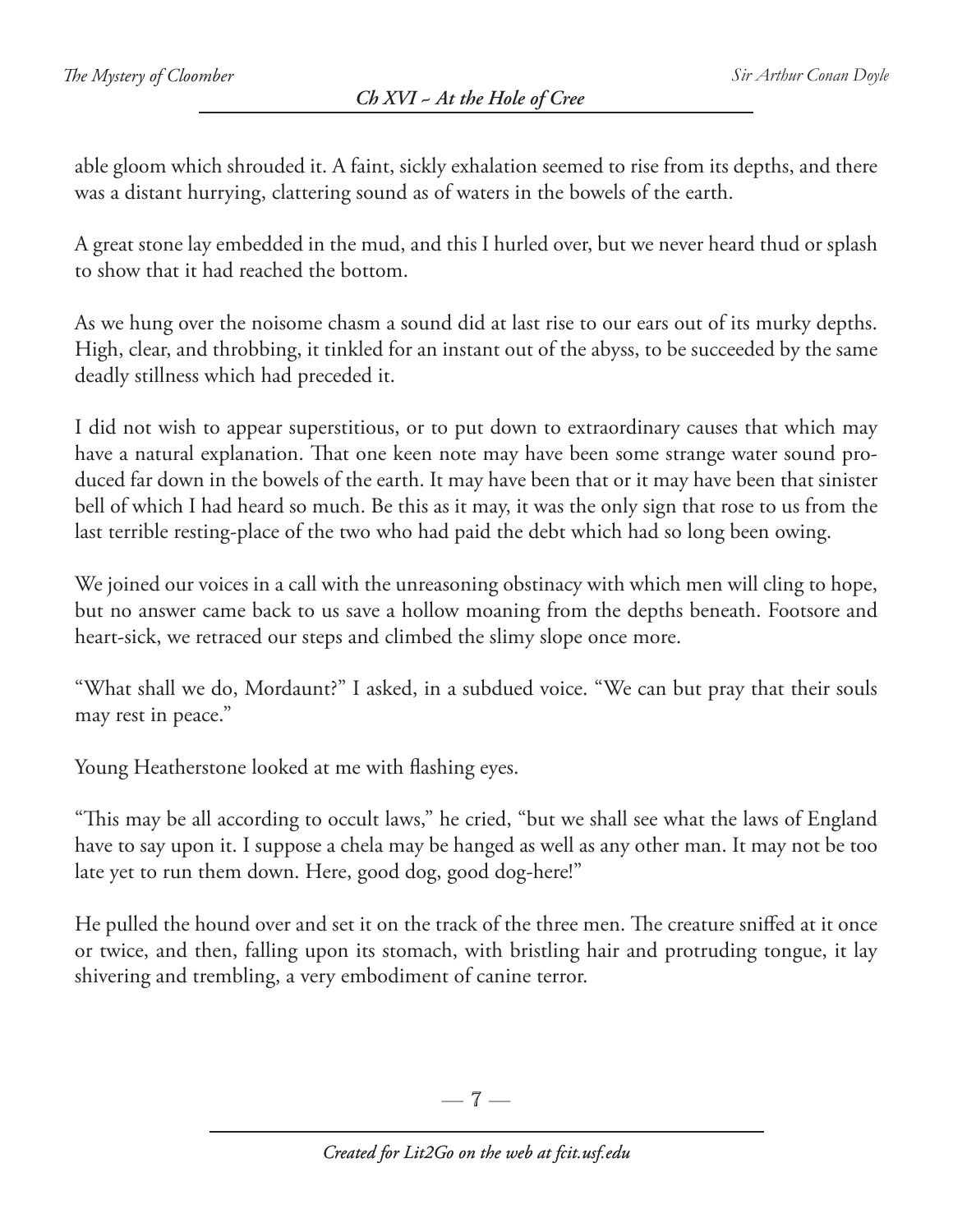"You see," I said, "it is no use contending against those who have powers at their command to which we cannot even give a name. There is nothing for it but to accept the inevitable, and to hope that these poor men may meet with some compensation in another world for all that they have suffered in this."

"And be free from all devilish religions and their murderous worshippers!" Mordaunt cried furiously.

Justice compelled me to acknowledge in my own heart that the murderous spirit had been set on foot by the Christian before it was taken up by the Buddhists, but I forbore to remark upon it, for fear of irritating my companion.

For a long time I could not draw him away from the scene of his father's death, but at last, by repeated arguments and reasonings, I succeeded in making him realize how useless and unprofitable any further efforts on our part must necessarily prove, and in inducing him to return with me to Cloomber.

Oh, the wearisome, tedious journey! It had seemed long enough when we had some slight flicker of hope, or at least of expectation, before us, but now that our worst fears were fulfilled it appeared interminable.

We picked up our peasant guide at the outskirts of the marsh, and having restored his dog we let him find his own way home, without telling him anything of the results of our expedition. We ourselves plodded all day over the moors with heavy feet and heavier hearts until we saw the ill-omened tower of Cloomber, and at last, as the sun was setting, found ourselves once more beneath its roof.

There is no need for me to enter into further details, nor to describe the grief which our tidings conveyed to mother and to daughter. Their long expectation of some calamity was not sufficient to prepare them for the terrible reality.

For weeks my poor Gabriel hovered between life and death, and though she came round al last, thanks to the nursing of my sister and the professional skill of Dr. John Easterling, she has never to this day entirely recovered her former vigour. Mordaunt, too, suffered much for some time,

 $-8-$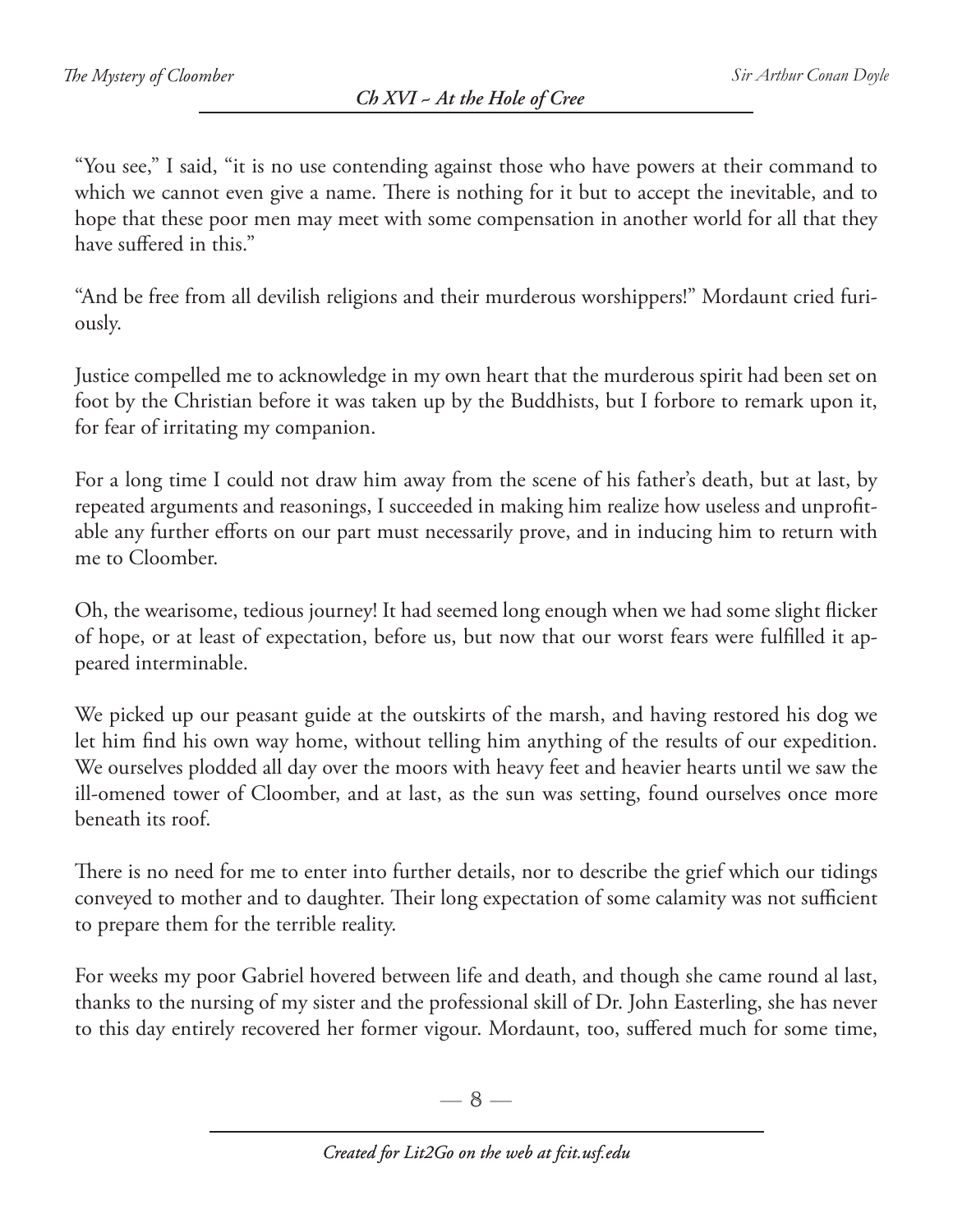and it was only after our removal to Edinburgh that he rallied from the shock which he had undergone.

As to poor Mrs. Heatherstone, neither medical attention nor change of air can ever have a permanent effect upon her. Slowly and surely, but very placidly, she has declined in health and strength, until it is evident that in a very few weeks at the most she will have rejoined her husband and restored to him the one thing which he must have grudged to leave behind.

The Laird of Branksome came home from Italy restored in health, with the result that we were compelled to return once more to Edinburgh.

The change was agreeable to us, for recent events had cast a cloud over our country life and had surrounded us with unpleasant associations. Besides, a highly honourable and remunerative appointment in connection with the University library had become vacant, and had, through the kindness of the late Sir Alexander Grant, been offered to my father, who, as may be imagined, lost no time in accepting so congenial a post.

In this way we came back to Edinburgh very much more important people than we left it, and with no further reason to be uneasy about the details of housekeeping. But, in truth, the whole household has been dissolved, for I have been married for some months to my dear Gabriel, and Esther is to become Mrs. Heatherstone upon the 23rd of the month. If she makes him as good a wife as his sister has made me, we may both set ourselves down as fortunate men.

These mere domestic episodes are, as I have already explained, introduced only because I cannot avoid alluding to them.

My object in drawing up this statement and publishing the evidence which corroborates it, was certainly not to parade my private affairs before the public, but to leave on record an authentic narrative of a most remarkable series of events. This I have endeavoured to do in as methodical a manner as possible, exaggerating nothing and suppressing nothing.

The reader has now the evidence before him, and can form his own opinions unaided by me as to the causes of the disappearance and death of Rufus Smith and of John Berthier Heatherstone, V.C., C.B.

 $-9-$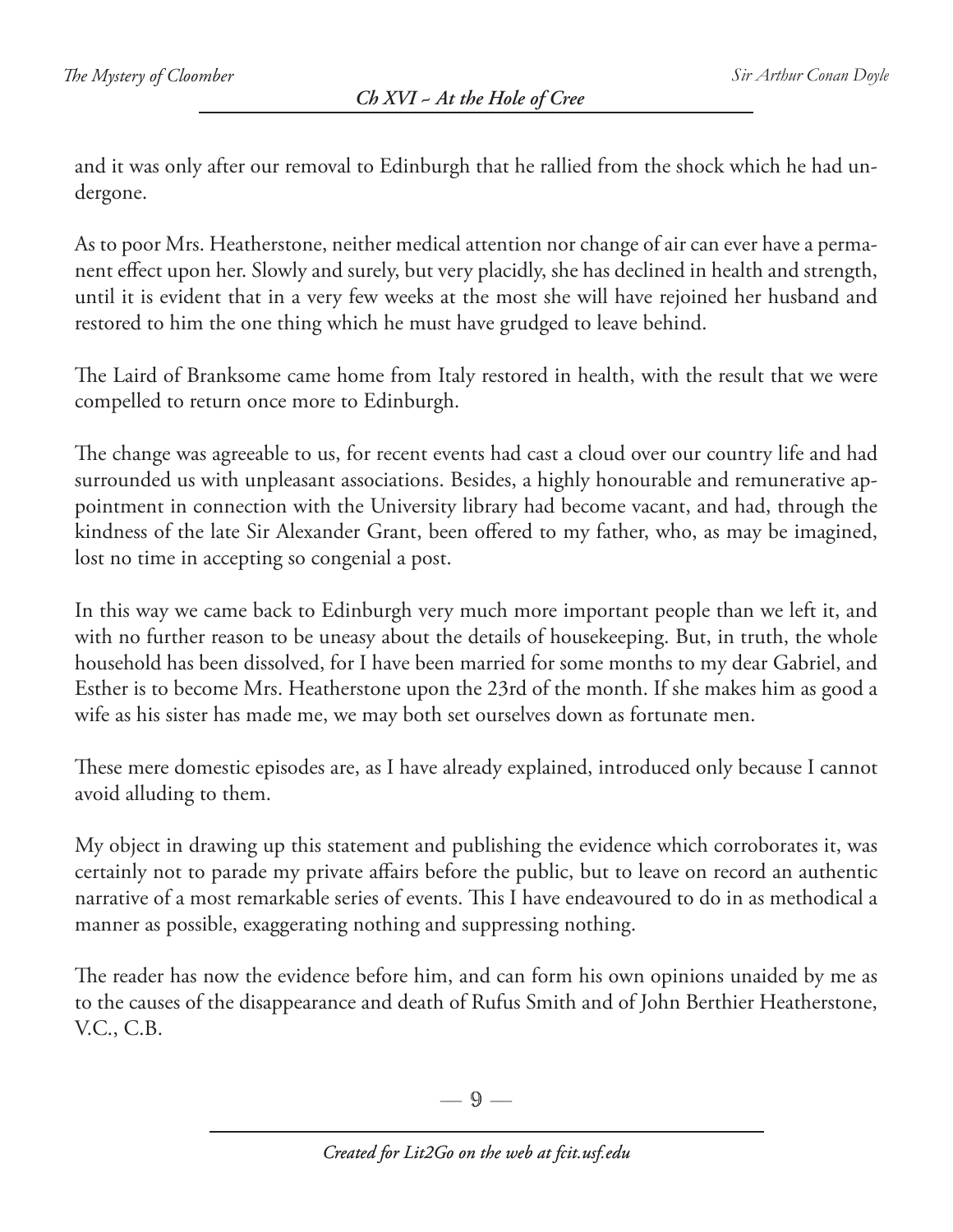There is only one point which is still dark to me. Why the chelas of Ghoolab Shah should have removed their victims to the desolate Hole of Cree instead of taking their lives at Cloomber, is, I confess, a mystery to me.

In dealing with occult laws, however, we must allow for our own complete ignorance of the subject. Did we know more we might see that there was some analogy between that foul bog and the sacrilege which had been committed, and that their ritual and customs demanded that just such a death was the one appropriate to the crime.

On this point I should be sorry to be dogmatic, but at least we must allow that the Buddhist priests must have had some very good cause for the course of action which they so deliberately carried out.

Months afterwards I saw a short paragraph in the Star of India announcing that three eminent Buddhists—Lal Hoomi, Mowdar Khan, and Ram Singh—had just returned in the steamship Deccan from a short trip to Europe. The very next item was devoted to an account of the life and services of Major-General Heatherstone, "who has lately disappeared from his country house in Wigtownshire, and who, there is too much reason to fear, has been drowned."

I wonder if by chance there was any other human eye but mine which traced a connection between these paragraphs. I never showed them to my wife or to Mordaunt, and they will only know of their existence when they read these pages.

I don't know that there is any other point which needs clearing up. The intelligent reader will have already seen the reasons for the general's fear of dark faces, of wandering men (not knowing how his pursuers might come after him), and of visitors (from the same cause and because his hateful bell was liable to sound at all times).

His broken sleep led him to wander about the house at night, and the lamps which he burnt in every room were no doubt to prevent his imagination from peopling the darkness with terrors. Lastly, his elaborate precautions were, as he has himself explained, rather the result of a feverish desire to do something than in the expectation that he could really ward off his fate.

— 10 —